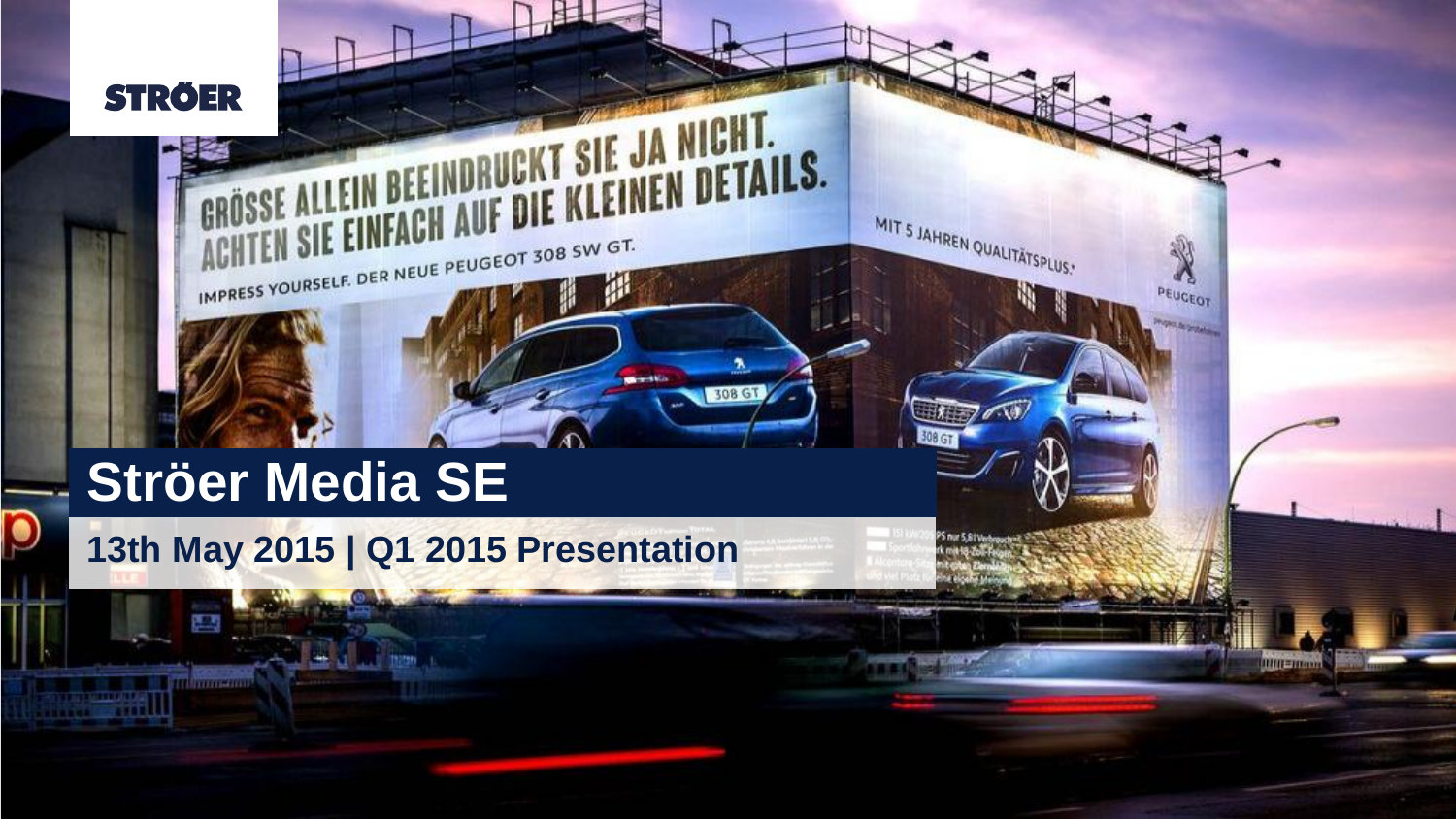### **Agenda Q1 2015**

|                         | Key developments - Udo Müller, CEO         |
|-------------------------|--------------------------------------------|
| $\overline{\mathbf{2}}$ | <b>Financials - Dr. Bernd Metzner, CFO</b> |
| $\overline{3}$          | <b>Summary - Udo Müller, CEO</b>           |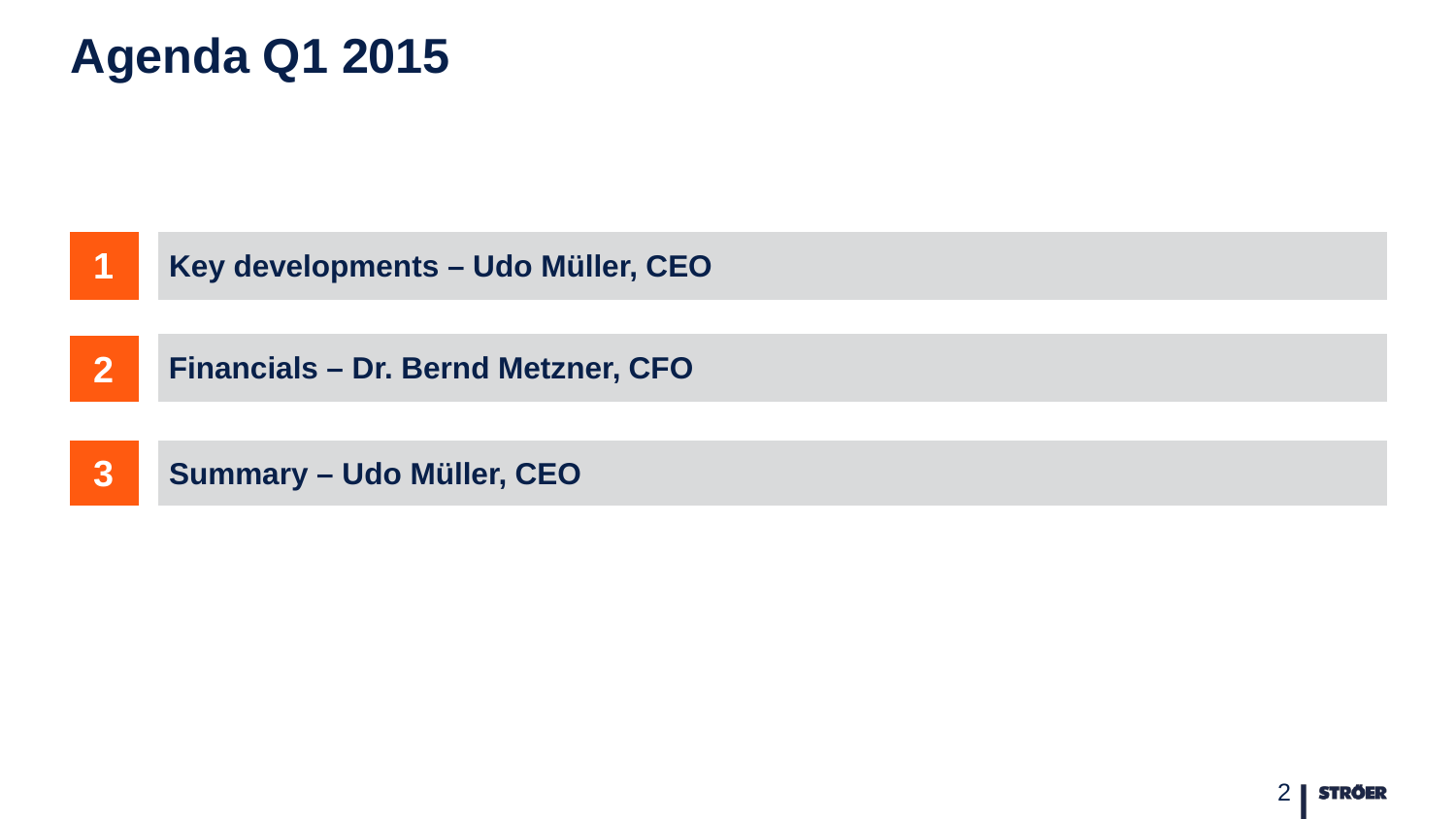### **Ströer Media SE Q1 2015 results**

| <b>EURm</b>                         |                         | Q1 2015      | Q1 2014      | $\blacktriangle$ |
|-------------------------------------|-------------------------|--------------|--------------|------------------|
|                                     | reported <sup>(1)</sup> | 161.8        | 145.7        | $+11%$           |
| <b>Revenues</b>                     | organic <sup>(2)</sup>  |              |              | $+8%$            |
| <b>Operational EBITDA</b>           |                         | 26.3         | 16.5         | +59%             |
| Op. EBITDA margin                   |                         | 15.9%        | 11.1%        | $+4.8%$ pts      |
| <b>EBIT</b> (adj.) $(3)$            |                         | 9.5          | 5.0          | $+90%$           |
| Net income (adj.) $(4)$             |                         | 4.5          | 0.1          | $>+100\%$        |
| Cash Flow from investing activities |                         | 24.8         | 8.6          | $>+100\%$        |
|                                     |                         | 31 Mar 2015  | 31 Mar 2014  |                  |
| Net debt (5) / Leverage Ratio       |                         | 304.0 / 1.9x | 328.5 / 2.7x |                  |

<sup>(1)</sup> According to IFRS 11<br>(2) Organic growth = excluding exchange rate effects and effects from the (de)consolidation and discontinuation of operations<br>(3) EBIT adjusted for exceptional items, amortization of acquired adver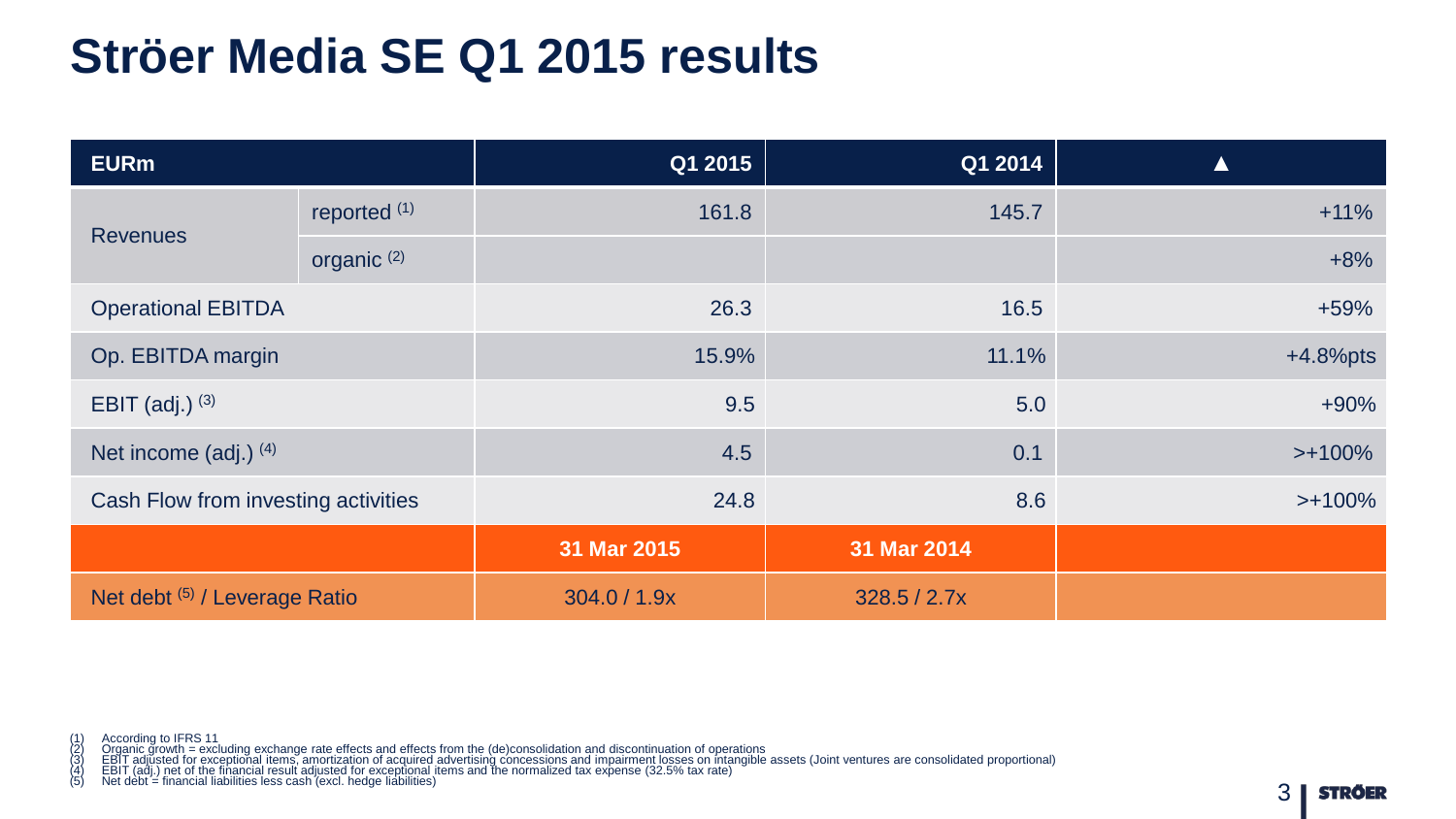### **Ströer segmentation 2015 – Revised reporting logic**



**1 Out-of-Home Germany**<br> **1** Transfer of public video business into the digital segment



**2 Digital** Extension of former digital segment by public video business



**Combination of former segment "Ströer Turkey", Ströer Poland and blowUp**<br> **3** Combination of former segment "Ströer Turkey", Ströer Poland and blowUp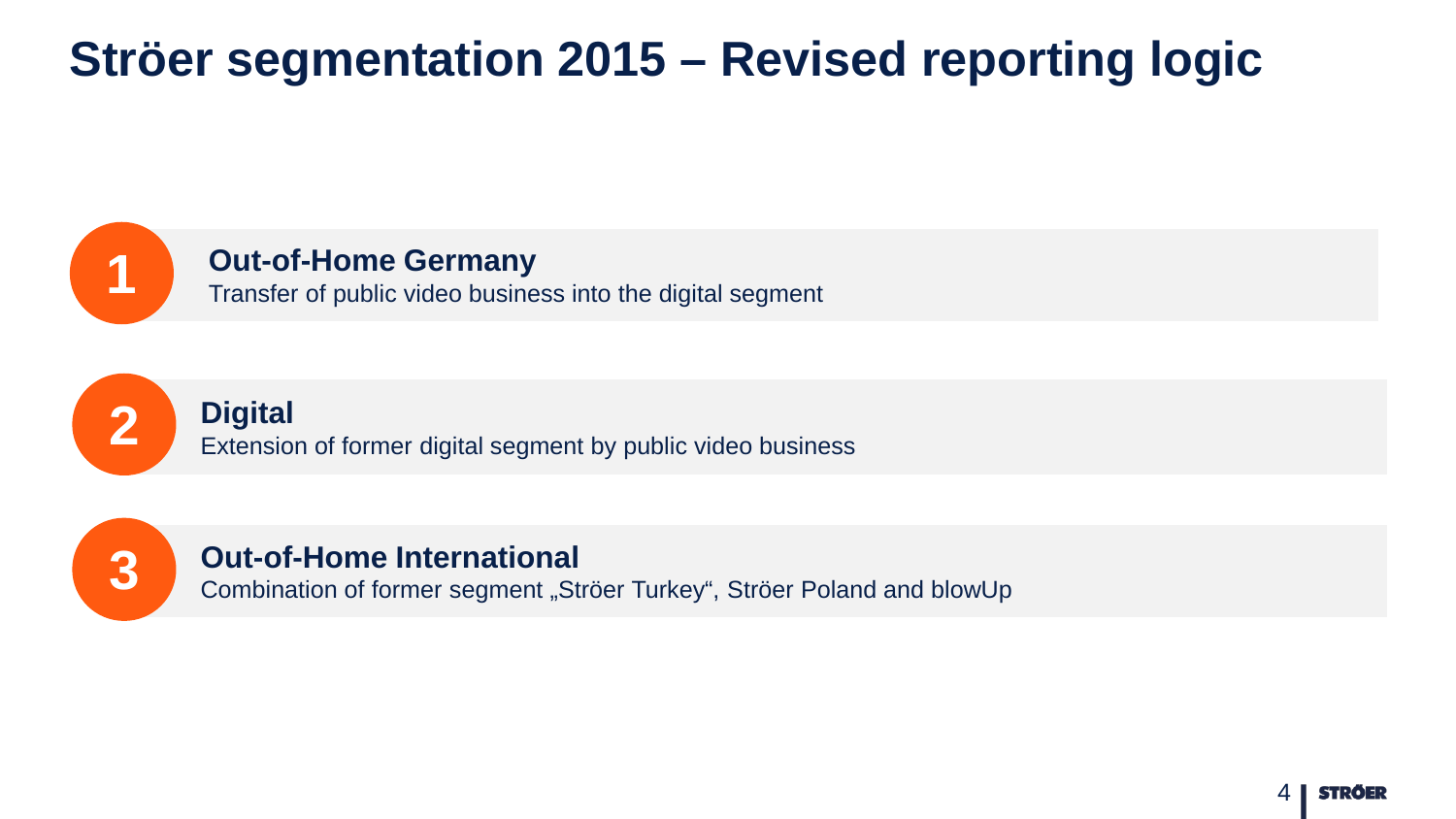### **Q1 2015: Segment perspective – excellent OOH Germany**



5 **STRÖER**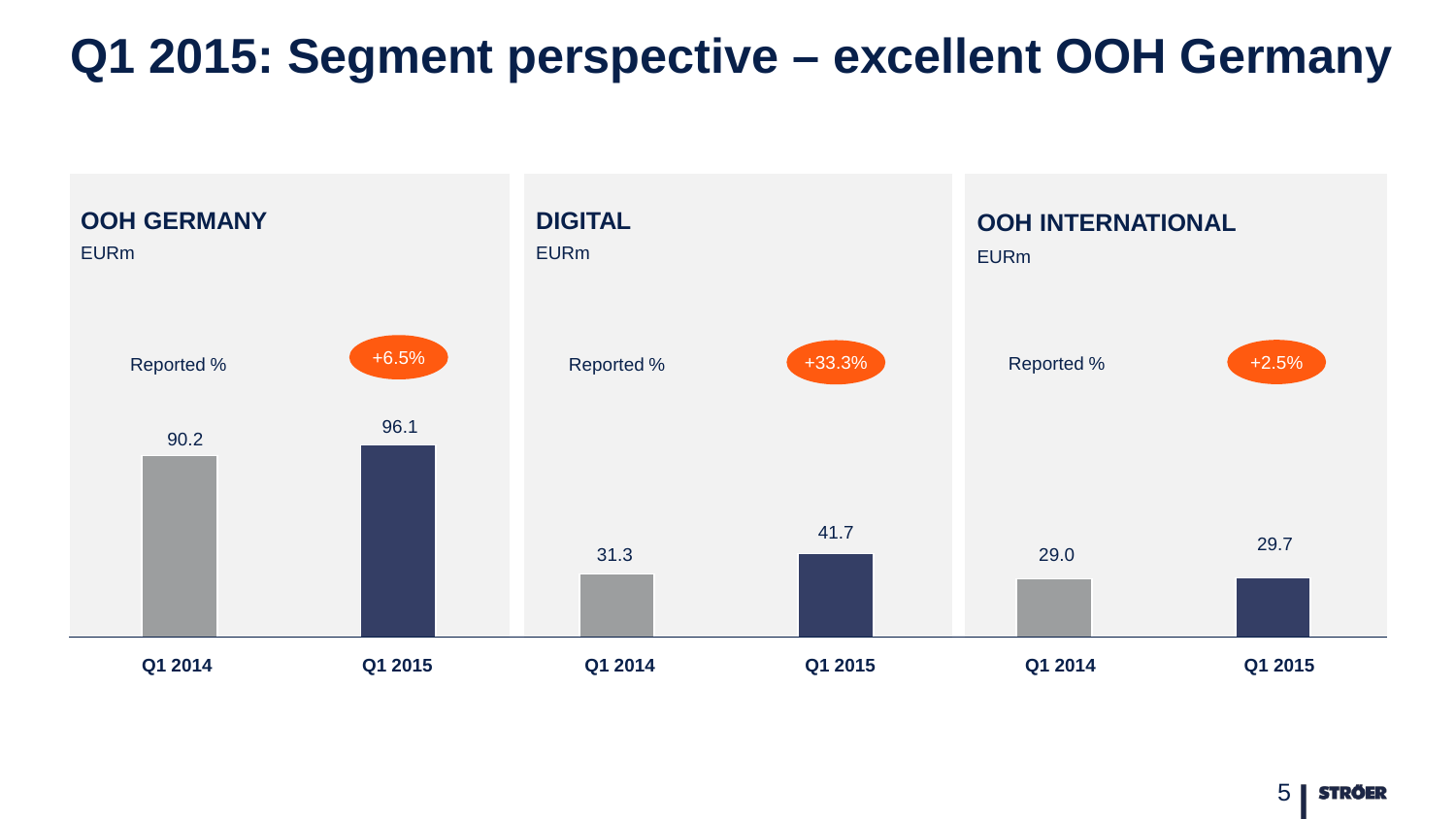## **Engine of regional growth in Germany**

### Since 2012 built up of Regional Sales Structure

- **Focus on regional customers which are neither served by agencies nor by a self service concept; EUR 4bn market**
- Headcount (March 2015): 200, thereof
	- Backoffice personnel 50
	- Sales personnel 150
- Solid platform for future growth

### Revenue development: Currently 70% retention rate yoy through high signage share!

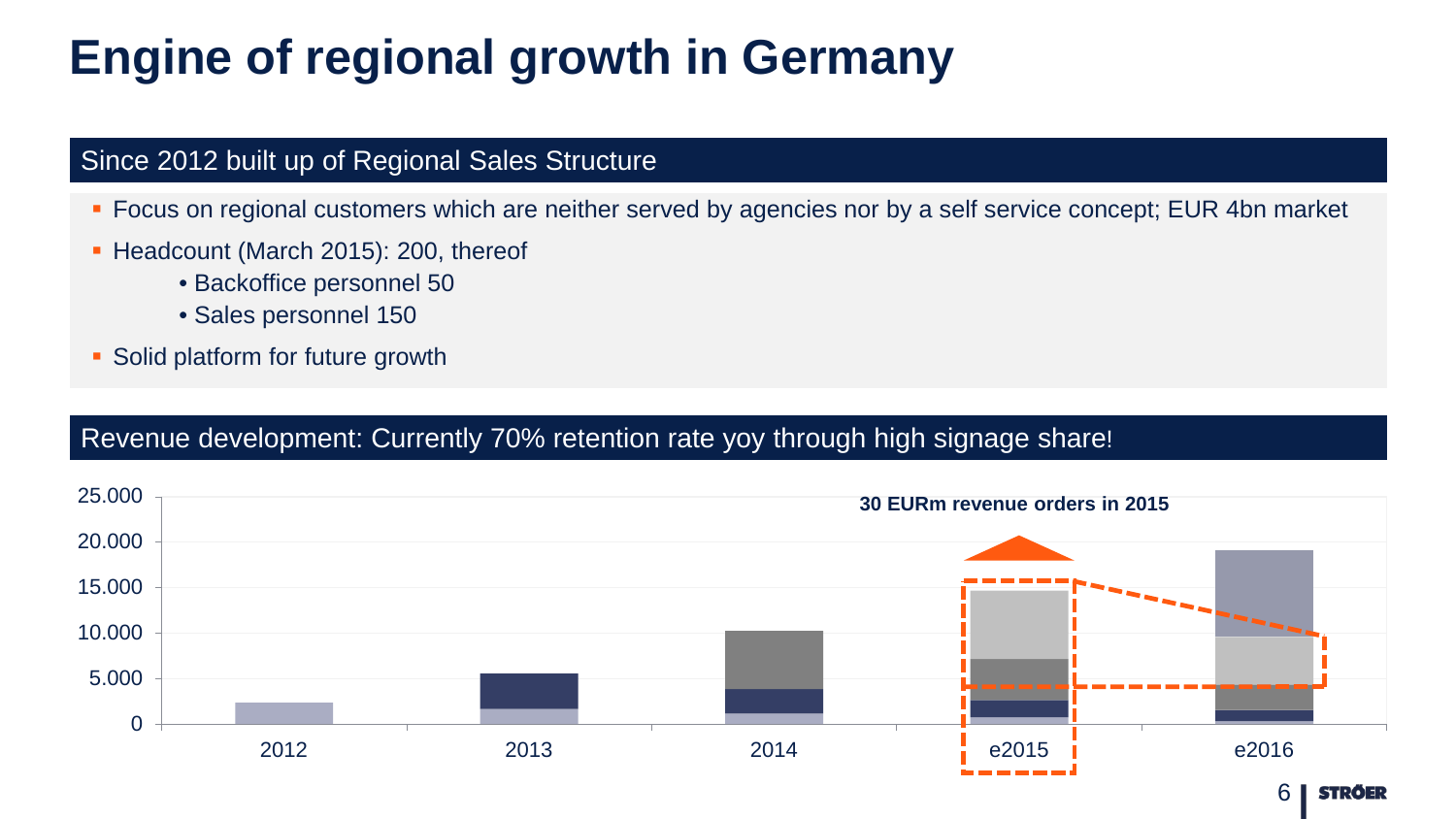### **Q1 2015: Product perspective – Outstanding Digital**



**STRÖER** 7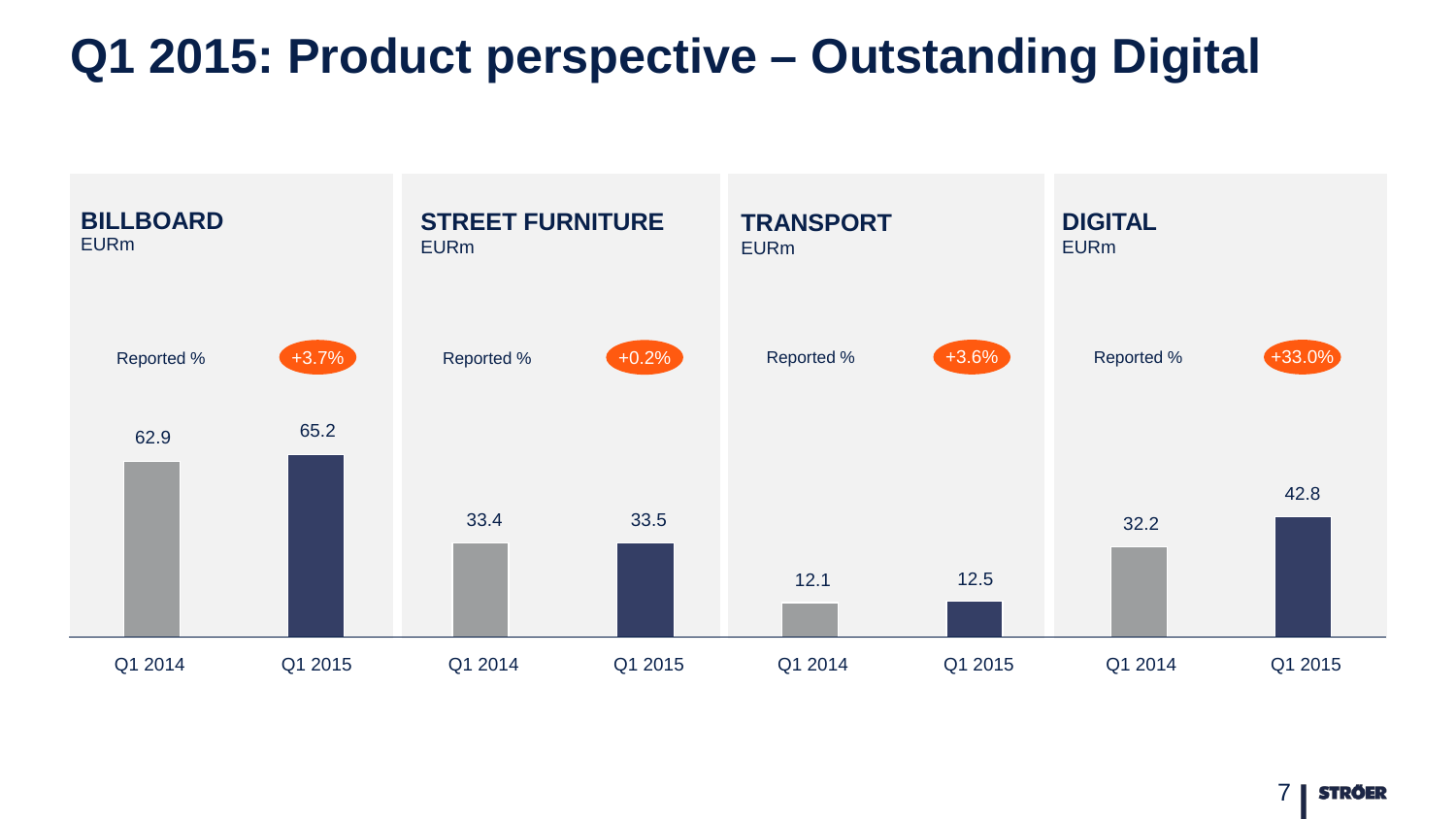### **Broadening our Digital Product Portfolio: Content Fleet combines Content & Technology**

#### **Key Facts and Structure:**

- Founded in 2010 > 100 employees in Hamburg/Berlin
- Content, social media and project experts
- Technology and data specialists: proprietary systems
- Broad Freelancer network for content creation

#### **Focus Area: Content Marketing**

- **Strategic marketing approach focused on creating and** distributing valuable, relevant, and consistent content to attract and retain a clearly-defined audience
- **Ultimate KPI: to drive profitable customer interaction**

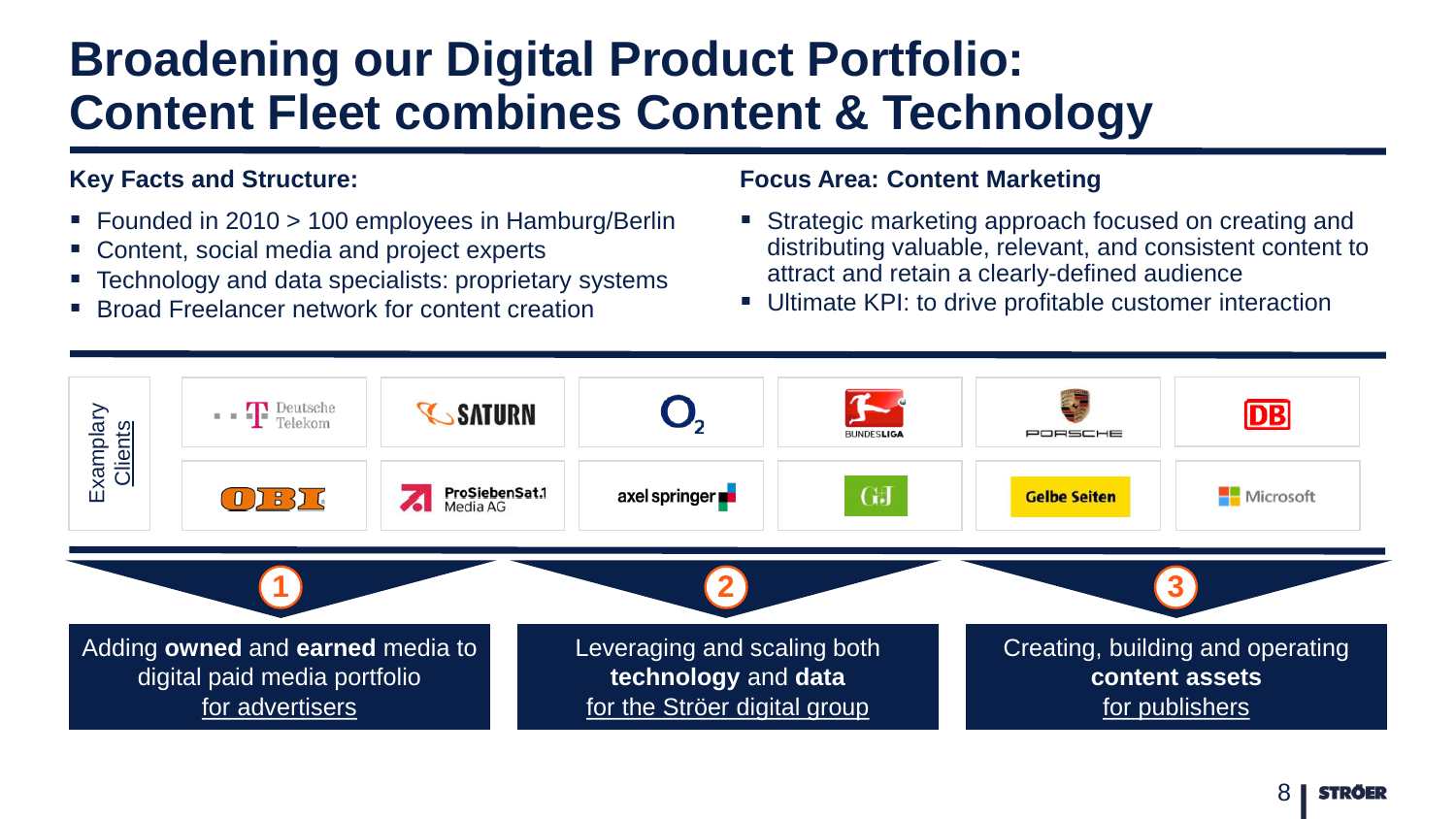# **Strong publisher wins in Q1 2015**

| #              | <b>AGOF Ranking</b>               | UU (%) | UU(m) |
|----------------|-----------------------------------|--------|-------|
| 1              | <b>Ströer Digital</b>             | 69,2   | 38,37 |
| $\overline{2}$ | InteractiveMedia CCSP             | 61,8   | 34,26 |
| 3              | <b>Axel Springer Media Impact</b> | 60,9   | 33,80 |
| 4              | SevenOne Media                    | 55,8   | 30,97 |
| 5              | <b>Tomorrow Focus Media</b>       | 55,0   | 30,51 |
| 6              | <b>IP Deutschland</b>             | 48,3   | 26,79 |
| $\overline{7}$ | <b>OMS</b>                        | 43,2   | 23,99 |
| 8              | eBay                              | 41,1   | 22,82 |
| 9              | <b>United Internet Media</b>      | 41,0   | 22,75 |
| 10             | G+J Electronic Media Sales        | 39,4   | 21,85 |



*STRÖER*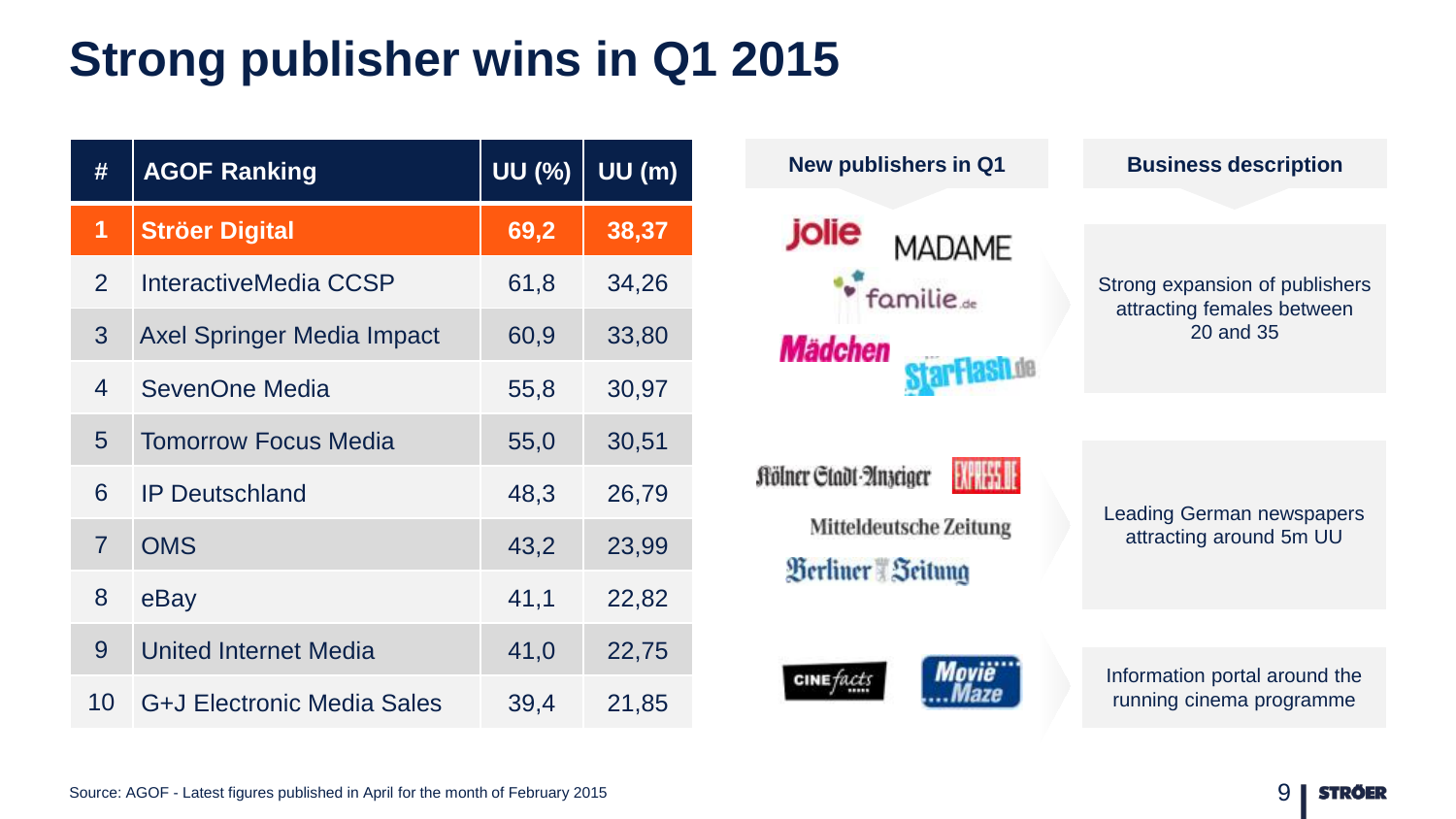### **Targets 2015**

| <b>Actuals 2014</b>                | Targets 2015                                   |
|------------------------------------|------------------------------------------------|
| 11% organic growth                 | Mid to high single digit organic growth rate   |
| <b>148 EURm operational EBITDA</b> | <b>Operational EBITDA of at least 180 EURm</b> |
| Net Income (adj) of 56 EURm        | <b>Net Income (adj) &gt;70 EURm</b>            |
| Leverage 1.9                       | Leverage of $\sim 2.0$                         |
| ROCE at 14%                        | $ROCE > 15 \%$                                 |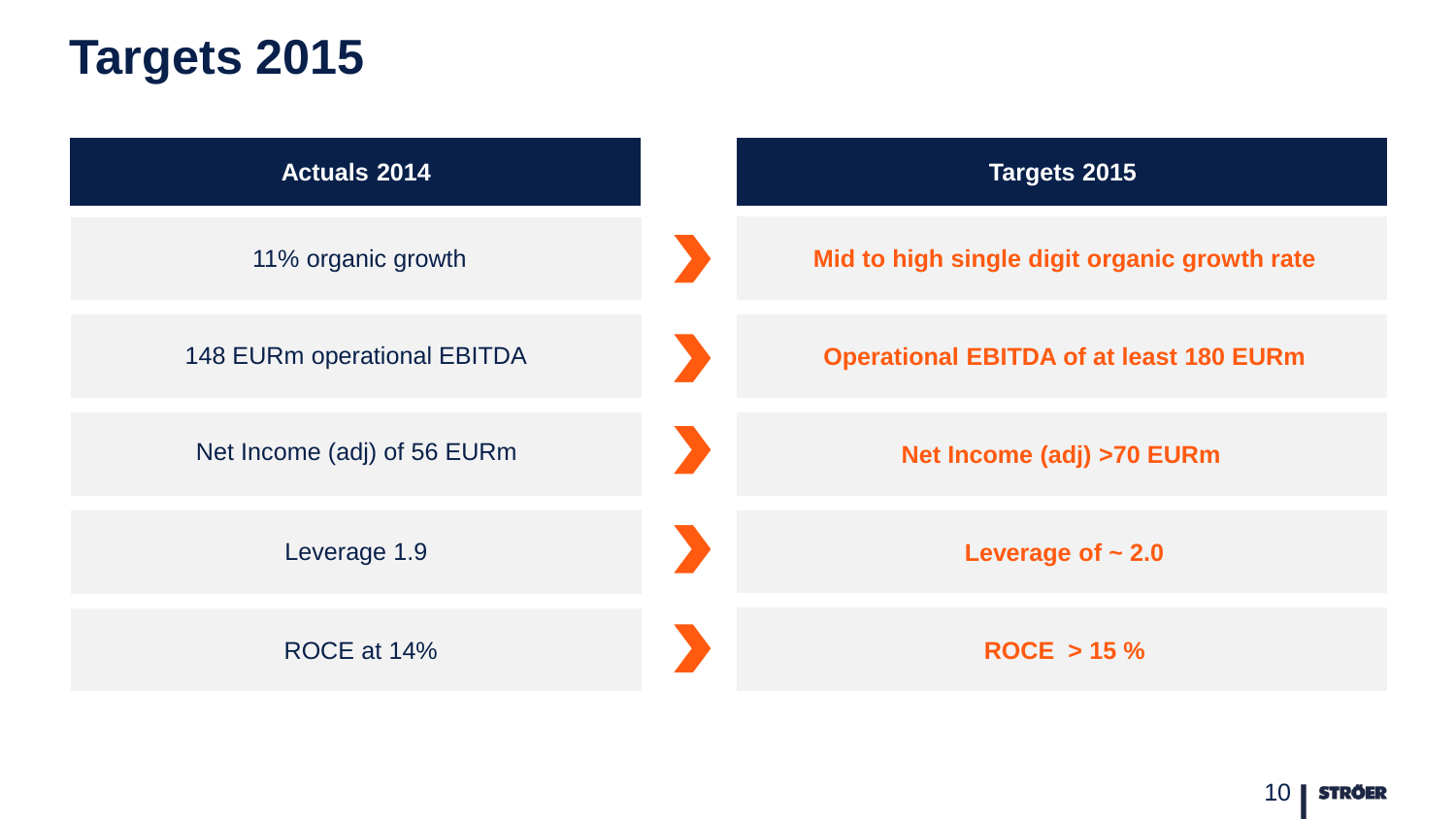### **Ströer becoming a Digital Hybrid**



Performance **Performance** 

**Branding**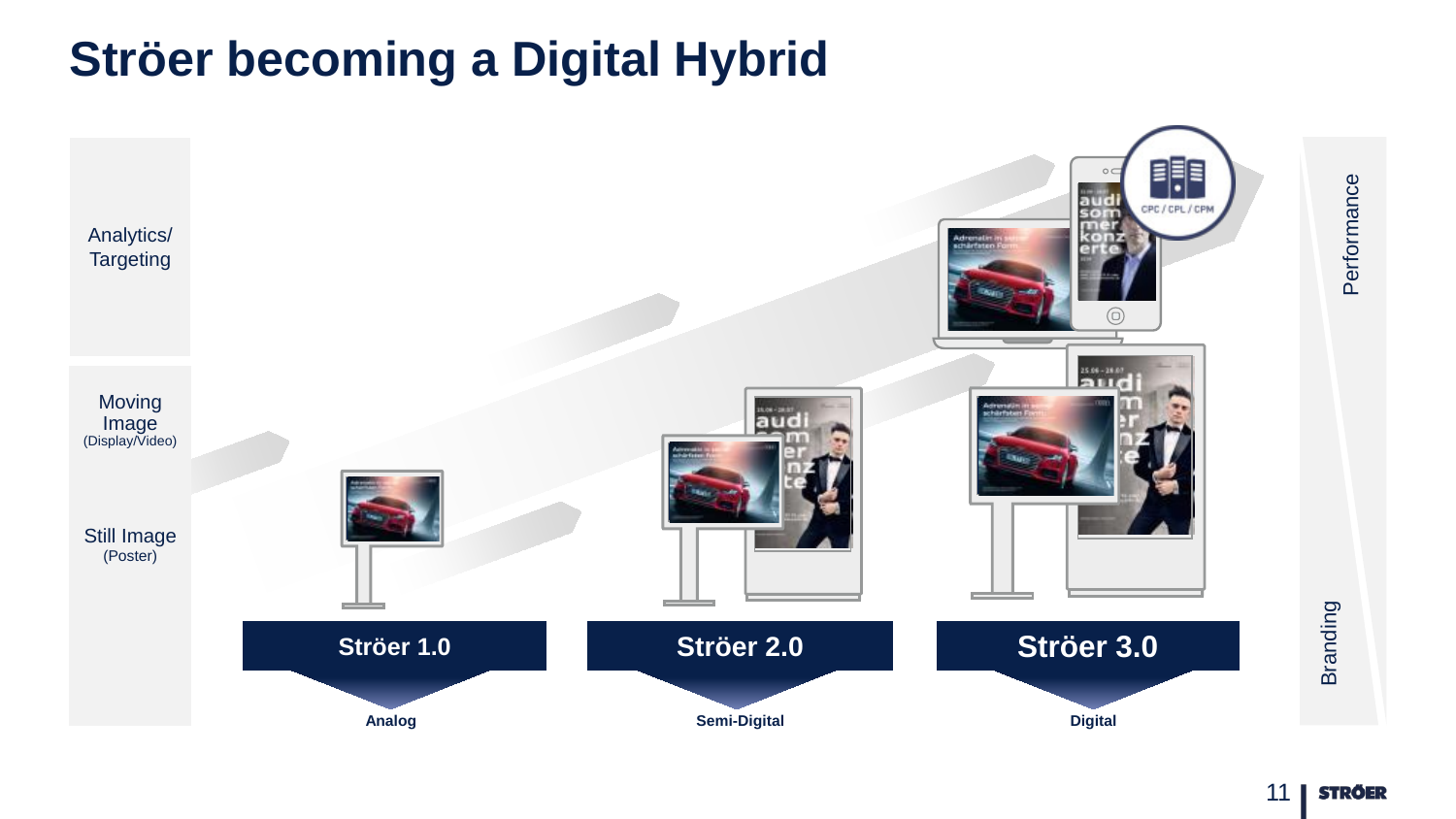### **Transformation from an Analogue to a Digital Hybrid Player**



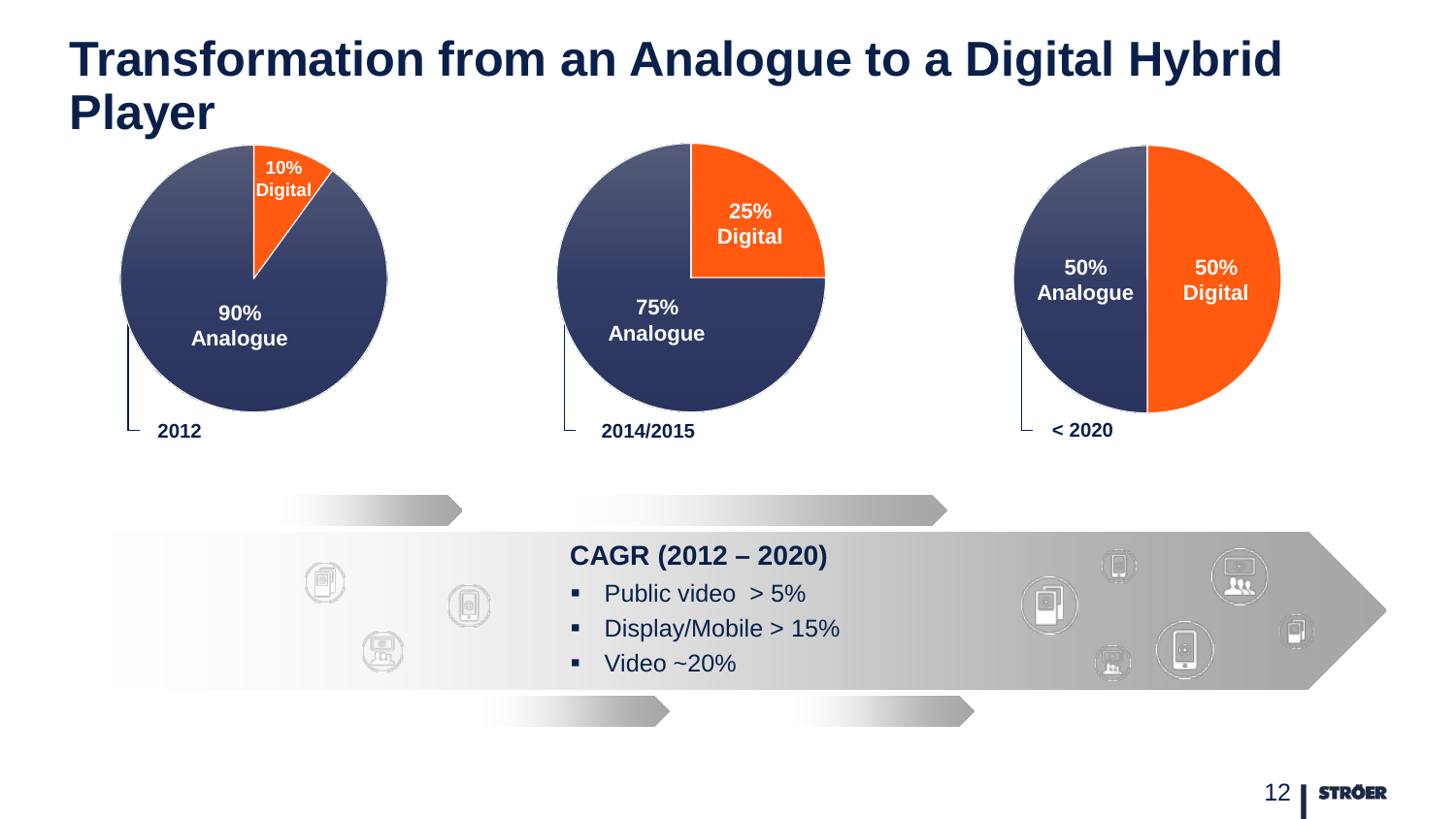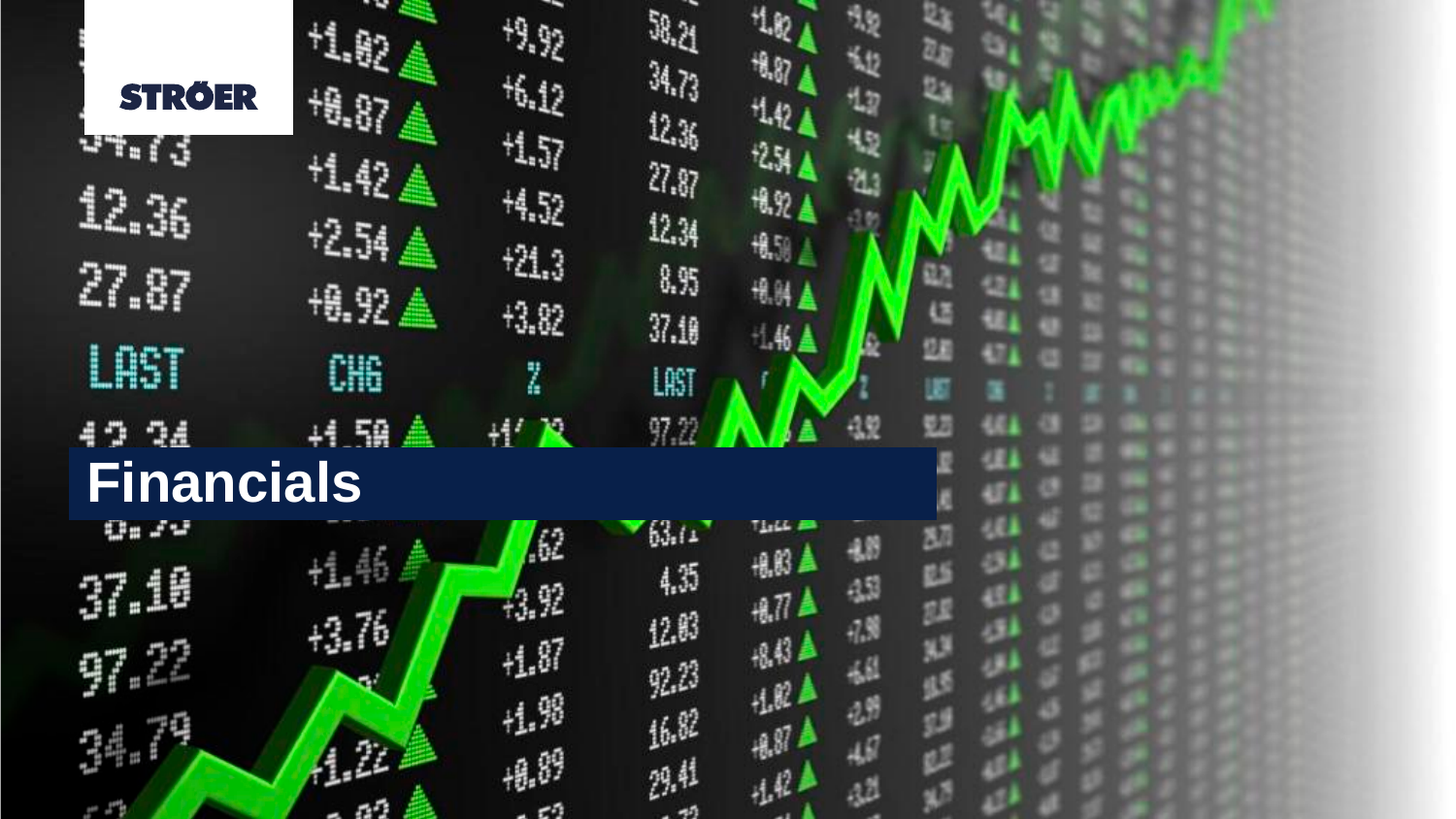### **Ströer Media SE Q1 2015 results**

| <b>EURm</b>                  | Q1 2015  | Q1 2014 | <b>A</b>  |
|------------------------------|----------|---------|-----------|
| <b>Revenues (reported)</b>   | 161.8    | 145.7   | $+11%$    |
| <b>Adjustments (IFRS 11)</b> | 3.4      | 2.9     | $+17%$    |
| <b>Cost of Sales</b>         | $-100.1$ | $-93.2$ | $-7%$     |
| SG&A                         | $-40.7$  | $-40.3$ | $-1%$     |
| Other operating result       | 1.9      | 1.3     | $+42%$    |
| <b>Operational EBITDA</b>    | 26.3     | 16.5    | $+59%$    |
| Margin %                     | 15.9     | 11.1    | $+483bps$ |
| Depreciation                 | $-9.7$   | $-9.4$  | $-3%$     |
| Amortisation                 | $-14.2$  | $-9.1$  | $-57%$    |
| <b>Exceptional items</b>     | $-2.6$   | $-1.7$  | $-51%$    |
| <b>EBIT</b> (adjusted) (1)   | 9.5      | 5.0     | $+90%$    |
| Net income (adjusted) (2)    | 4.5      | 0.1     | $>100\%$  |
| <b>Net income</b>            | $-2.4$   | $-6.9$  | $+65%$    |

(1) Earnings before interest and taxes adjusted for exceptional items, amortization of acquired advertising concessions and impairment losses on intangible assets (Joint ventures are consolidated proportional)<br>(2) Adjusted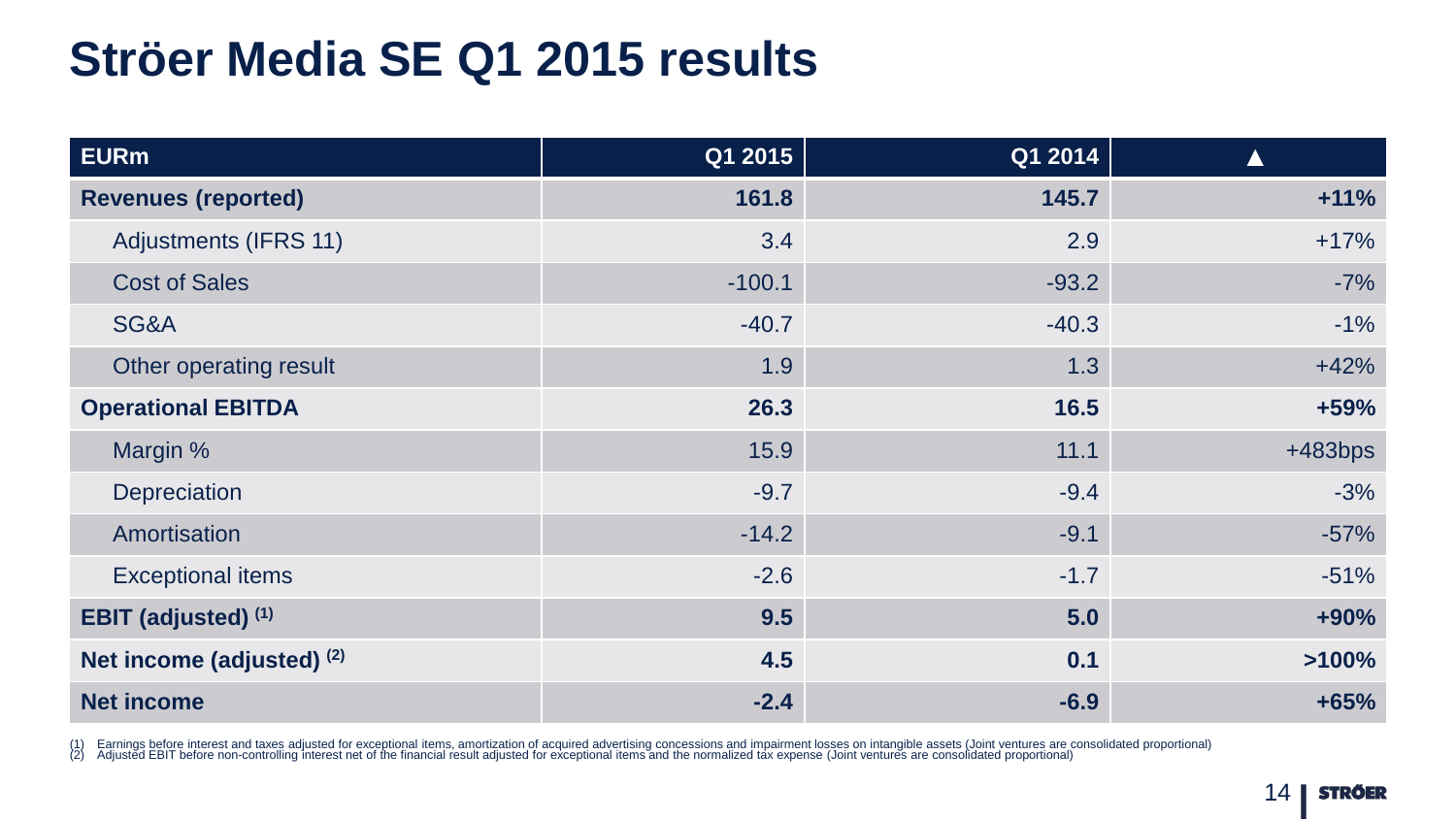### **Performance of Ströer OOH Germany**



- **Sales organization realignment** and investment in regional sales force paying off
- **Revenue growth from** all product segments
- **-** Additional EBITDA margin improvements backed by rigorous cost efficiency program initiated in 2014 (low single digit EURm effect in Q1)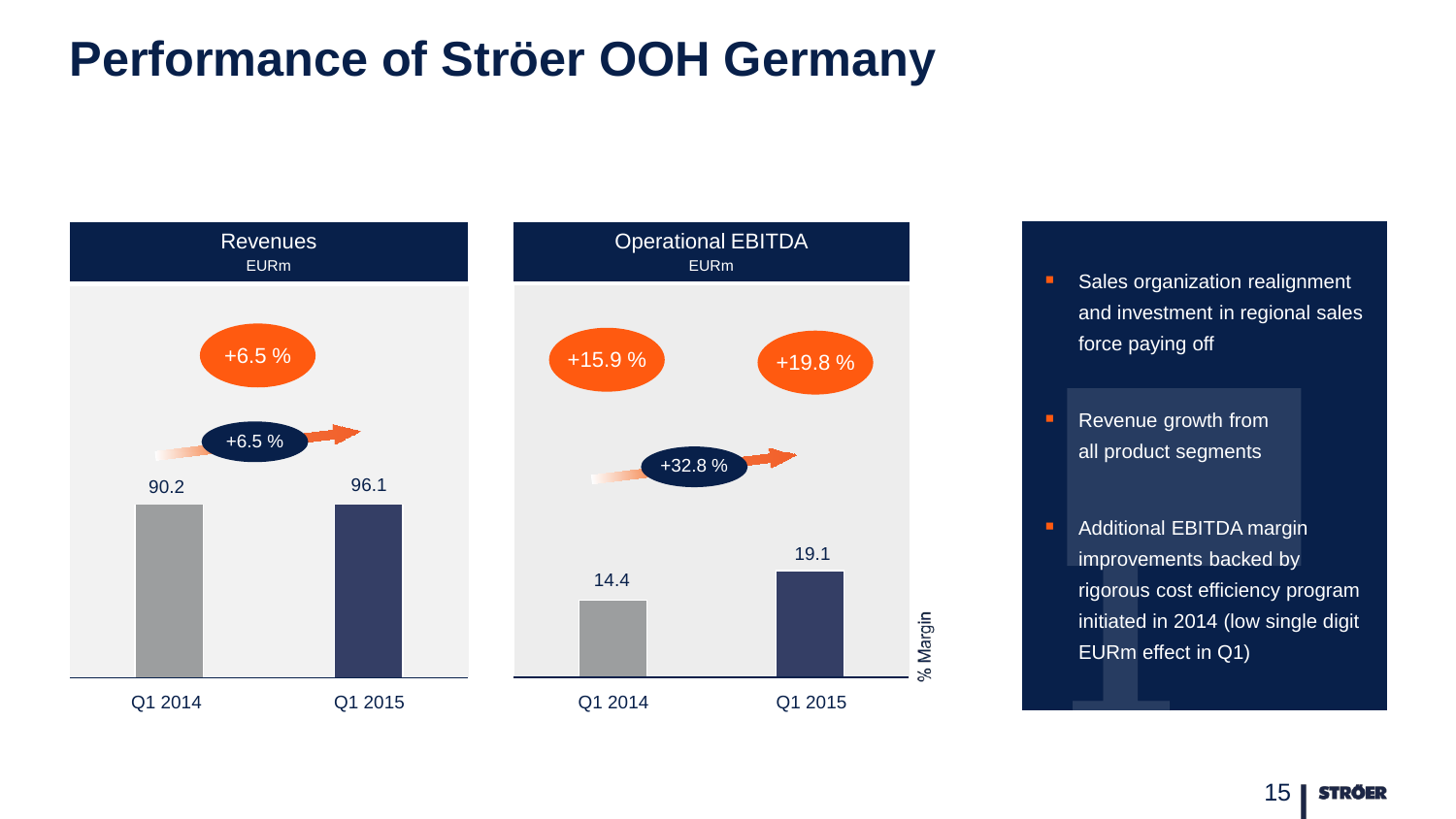### **Performance of Ströer Digital**



- **Revenues strongly increased** both organically and by acquisitions
- **•** Organic growth strongly driven by improved publisher base in Germany and strong demand for Public Video products
- **Operational EBITDA almost** doubled in line with strong sales performance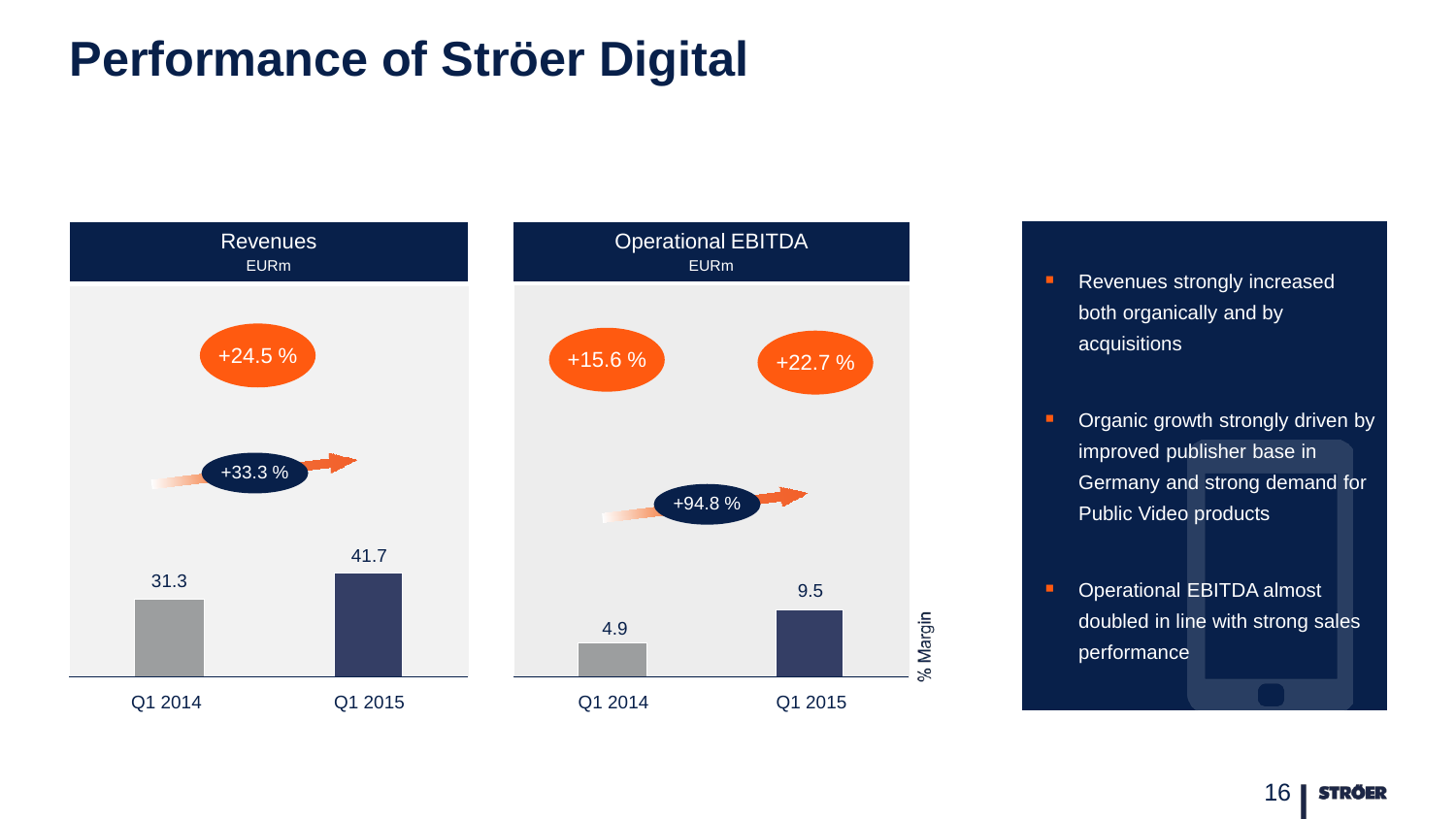### **Performance of Ströer OOH International**

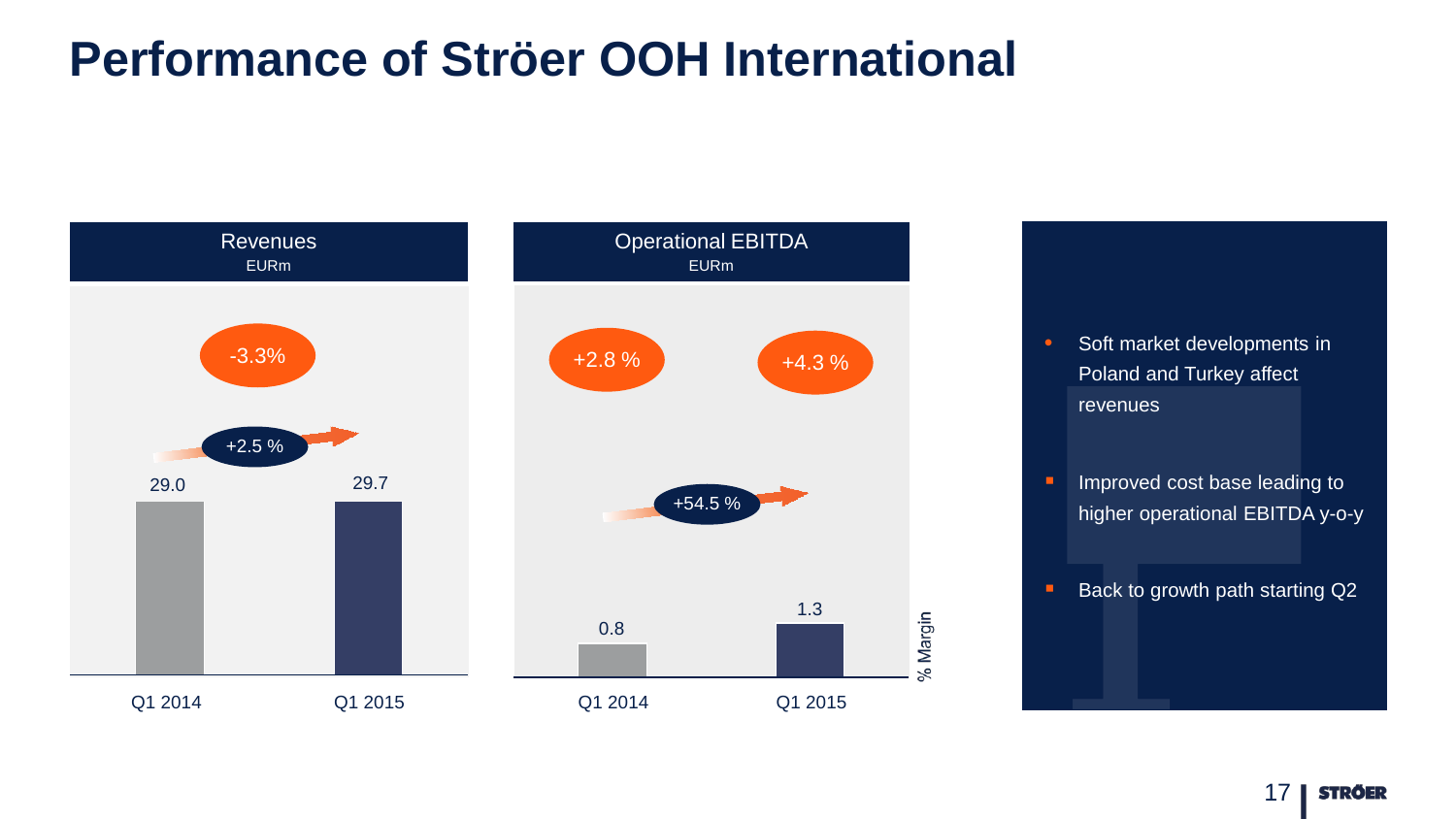### **Free cash flow perspective**

| Free cash flow<br>(before M&A)         | Q1 2015      | Q1 2014      |
|----------------------------------------|--------------|--------------|
| <b>Op. EBITDA</b>                      | $+26.3$      | $+16.5$      |
| Interest (paid)                        | $-2.8$       | $-2.2$       |
| Tax (paid)                             | $-3.3$       | $-1.8$       |
| $-/- \triangle W$ C                    | $-10.3$      | $+1.7$       |
| <b>Others</b><br>٠                     | $-7.0$       | $-9.7$       |
| <b>Operating Cash Flow</b>             | 2.9          | 4.5          |
| <b>Investments</b><br>$\sim$           | $-14.9$      | $-7.1$       |
| <b>Free cash flow (before M&amp;A)</b> | $-12.0$      | $-2.6$       |
|                                        | 31 Mar 2015  | 31 Mar 2014  |
| <b>Net debt / Leverage Ratio</b>       | 304.0 / 1.9x | 328.5 / 2.7x |

- **Better underlying** performance leading to increase of operational EBITDA
- **Build up of working capital** due to business expansion
- **Higher investments** triggered by renewal of Cologne contract
- **Leverage ratio stands at 1.9** x EBITDA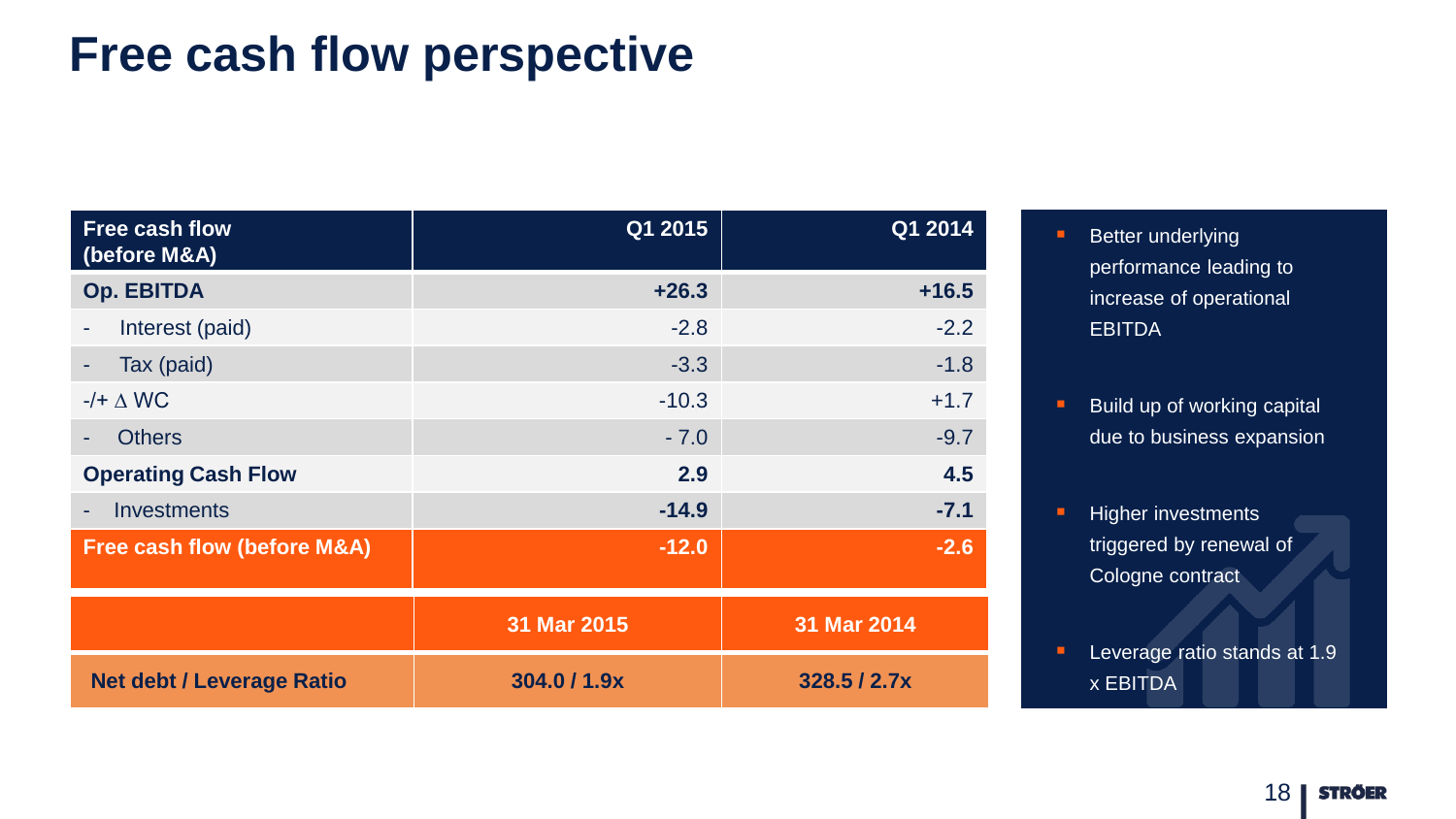

不成

**Operational Highlights Q2** 

### **AUDULADY Summary & Outlook**

Levre

EQUIPPED FOR

THE MODERN

**FRONTIER** 

Levis

GO FORTH

**STARKER** 

**119 KB** 

MitJuly

ČESKÉ BUDĚ

GOFORTH

THE

FUTURE

 $\sqrt{5}$ 

LEAVING

Lewis

**GO FORTH**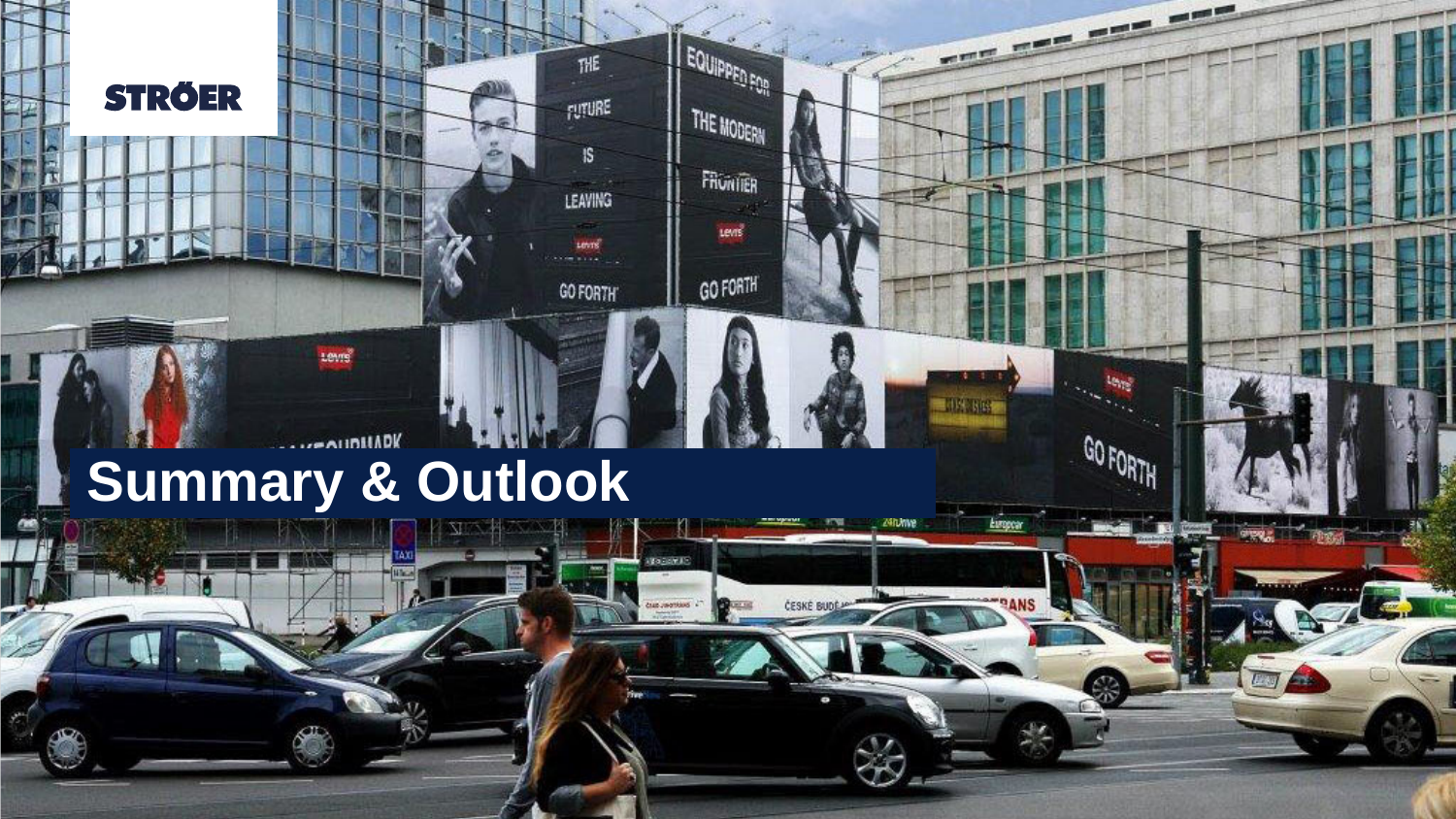### **Summary: Ströer's strategy pays off**

Revenue growth by 11% to 161.8 EURm

Operational EBITDA expanded by nearly 60% to 26.3 EURm

Net income (adj.) improved by more than 4.4 EURm to 4.5 EURm

ROCE increased by around 30% to 14.3% vs.10.8% PY



Strong financial position, leverage ratio at 1.9x EBITDA